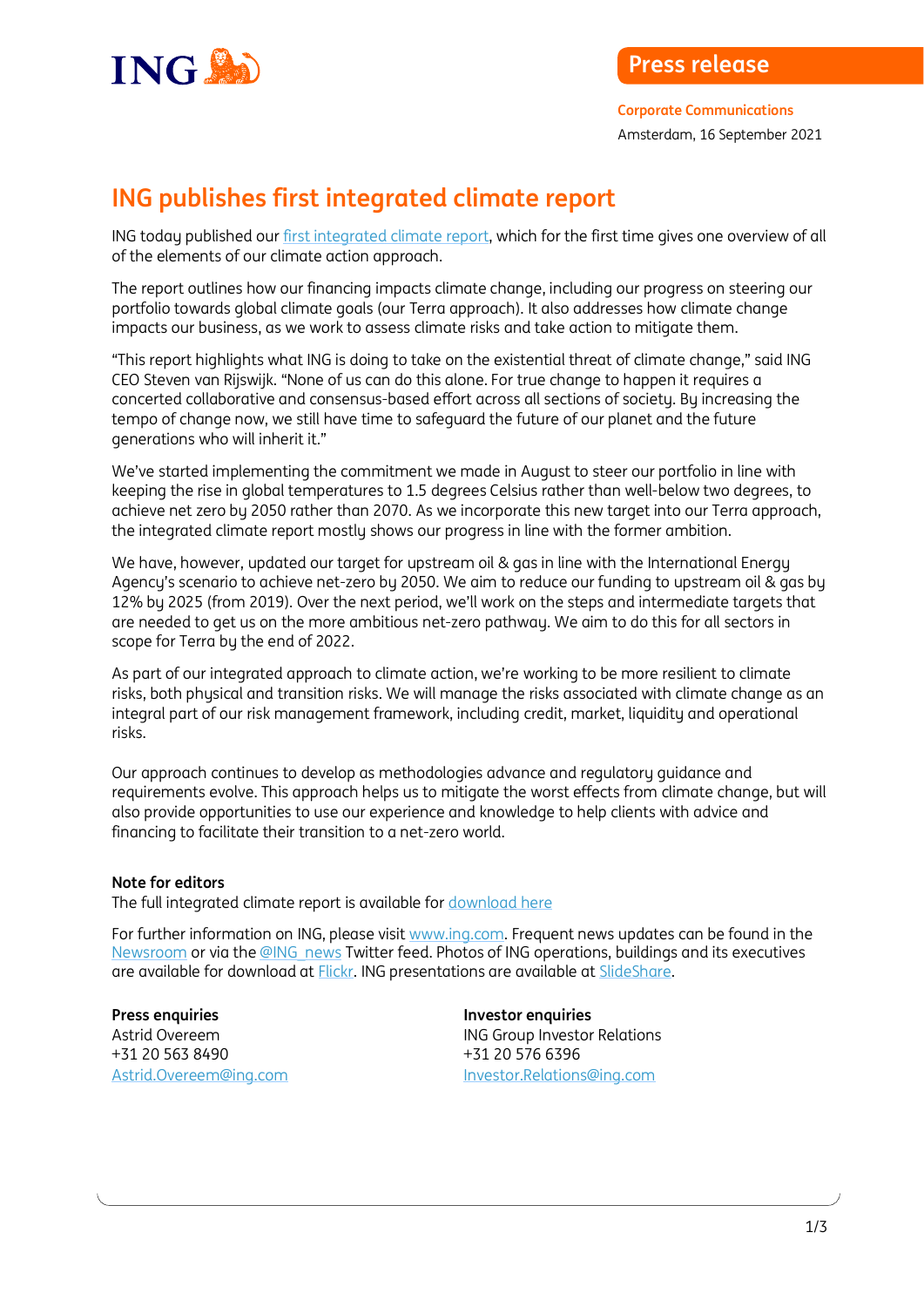

## **ING PROFILE**

ING is a global financial institution with a strong European base, offering banking services through its operating company ING Bank. The purpose of ING Bank is empowering people to stay a step ahead in life and in business. ING Bank's more than 57,000 employees offer retail and wholesale banking services to customers in over 40 countries.

ING Group shares are listed on the exchanges of Amsterdam (INGA NA, INGA.AS), Brussels and on the New York Stock Exchange (ADRs: ING US, ING.N).

Sustainability forms an integral part of ING's strategy, evidenced by ING's leading position in sector benchmarks by Sustainalytics and MSCI and our 'A-list' rating by CDP. ING Group shares are included in major sustainability and Environmental. Social and Governance (ESG) index products of leading providers STOXX, Morningstar and FTSE Russell. In January 2021, ING received an ESG evaluation score of 83 ('strong') from S&P Global Ratings.

## **IMPORTANT LEGAL INFORMATION**

Elements of this press release contain or may contain information about ING Groep N.V. and/ or ING Bank N.V. within the meaning of Article 7(1) to (4) of EU Regulation No 596/2014.

Certain of the statements contained herein are not historical facts, including, without limitation, certain statements made of future expectations and other forward-looking statements that are based on management's current views and assumptions and involve known and unknown risks and uncertainties that could cause actual results, performance or events to differ materially from those expressed or implied in such statements. Actual results, performance or events may differ materially from those in such statements due to a number of factors, including, without limitation: (1) changes in general economic conditions, in particular economic conditions in ING's core markets, including changes affecting currency exchange rates, (2) the effects of the Covid-19 pandemic and related response measures, including lockdowns and travel restrictions, on economic conditions in countries in which ING operates, on ING's business and operations and on ING's employees, customers and counterparties, (3) changes affecting interest rate levels, (4) any default of a major market participant and related market disruption, (5) changes in performance of financial markets, including in Europe and developing markets, (6) political instability and fiscal uncertainty in Europe and the United States, (7) discontinuation of or changes in 'benchmark' indices, (8) inflation and deflation in our principal markets, (9) changes in conditions in the credit and capital markets generally, including changes in borrower and counterparty creditworthiness, (10) failures of banks falling under the scope of state compensation schemes, (11) non-compliance with or changes in laws and regulations, including those financial services and tax laws, and the interpretation and application thereof, (12) geopolitical risks, political instabilities and policies and actions of governmental and regulatory authorities, (13) legal and regulatory risks in certain countries with less developed legal and regulatory frameworks, (14) prudential supervision and regulations, including in relation to stress tests and regulatory restrictions on dividends and distributions,, (also among members of the group), (15) regulatory consequences of the United Kingdom's withdrawal from the European Union, including authorizations and equivalence decisions, (16) ING's ability to meet minimum capital and other prudential regulatory requirements, (17) changes in regulation of US commodities and derivatives businesses of ING and its customers, (18) application of bank recovery and resolution regimes, including write-down and conversion powers in relation to our securities, (19) outcome of current and future litigation, enforcement proceedings, investigations or other regulatory actions, including claims by customers who feel mislead and other conduct issues, (20) changes in tax laws and regulations and risks of noncompliance or investigation in connection with tax laws, including FATCA, (21) operational risks, such as system disruptions or failures, breaches of security, cyber-attacks, human error, changes in operational practices or inadequate controls including in respect of third parties with which we do business, (22) risks and challenges related to cybercrime including the effects of cyberattacks and changes in legislation and regulation related to cybersecurity and data privacy, (23) changes in general competitive factors, including ability to increase or maintain market share, (24) the inability to protect our intellectual property and infringement claims by third parties, (25) inability of counterparties to meet financial obligations or ability to enforce rights against such counterparties, (26) changes in credit ratings, (27) business, operational, regulatory, reputation and other risks and challenges in connection with climate change, (28) inability to attract and retain key personnel, (29) future liabilities under defined benefit retirement plans, (30) failure to manage business risks, including in connection with use of models, use of derivatives, or maintaining appropriate policies and guidelines, (31) changes in capital and credit markets, including interbank funding, as well as customer deposits, which provide the liquidity and capital required to fund our operations, and (32) the other risks and uncertainties detailed in the most recent annual report of ING Groep N.V. (including the Risk Factors contained therein) and ING's more recent disclosures, including press releases, which are available on [www.ING.com.](http://www.ing.com/) 

This document may contain inactive textual addresses to internet websites operated by us and third parties. Reference to such websites is made for information purposes only, and information found at such websites is not incorporated by reference into this annual report. ING does not make any representation or warranty with respect to the accuracy or completeness of, or take any responsibility for, any information found at any websites operated by third parties. ING specifically disclaims any liability with respect to any information found at websites operated by third parties. ING cannot guarantee that websites operated by third parties remain available following the filing of this document or that any information found at such websites will not change following the filing of this document. Many of those factors are beyond ING's control.